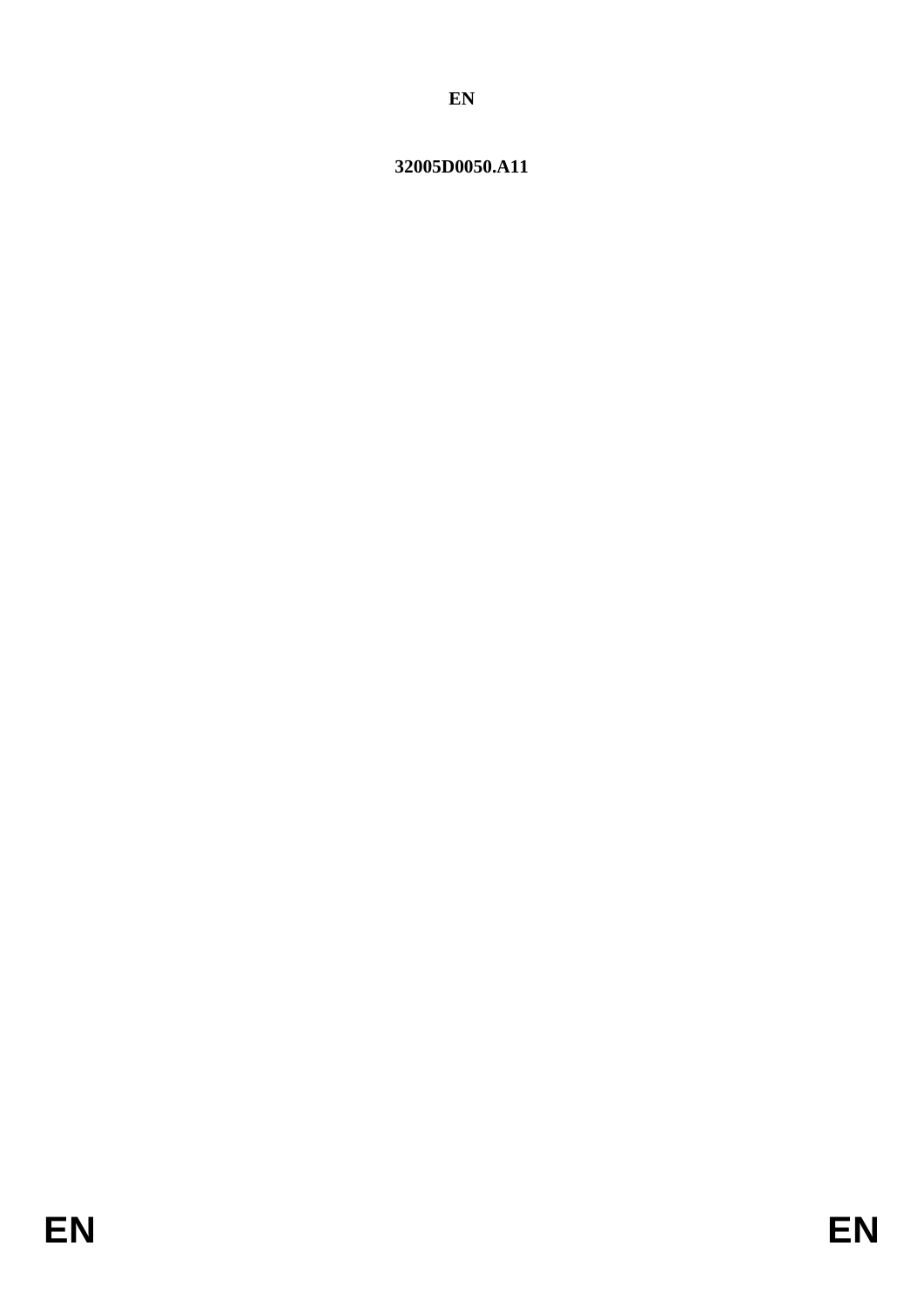## **DECISION OF THE EEA JOINT COMMITTEE No 148/2005**

## **of 2 December 2005**

#### **amending Annex XI (Telecommunication services) to the EEA Agreement**

#### THE EEA JOINT COMMITTEE,

Having regard to the Agreement on the European Economic Area, as amended by the Protocol adjusting the Agreement on the European Economic Area, hereinafter referred to as 'the Agreement', and in particular Article 98 thereof,

Whereas:

- (1) Annex XI to the Agreement was amended by Decision of the EEA Joint Committee No [1](#page-0-0)05/2005 of 8 July 2005 $^1$ .
- (2) Commission Decision 2004/545/EC of 8 July 2004 on the harmonisation of radio spectrum in the 79 GHz range for the use of automotive short-range radar equipment in the Community<sup>[2](#page-1-0)</sup> is to be incorporated into the Agreement.
- (3) Commission Decision 2005/50/EC of 17 January 2005 on the harmonisation of the 24 GHz range radio spectrum band for the time-limited use by automotive short-range radar equipment in the Community<sup>[3](#page-1-1)</sup> is to be incorporated into the Agreement,

HAS DECIDED AS FOLLOWS:

## *Article 1*

The following points shall be inserted after point 5cp (Regulation (EC) No 460/2004 of the European Parliament and of the Council) of Annex XI to the Agreement:

- '5cq. **32004 D 0545**: Commission Decision 2004/545/EC of 8 July 2004 on the harmonisation of radio spectrum in the 79 GHz range for the use of automotive short-range radar equipment in the Community (OJ L 241, 13.7.2004, p. 66).
- 5cr. **32005 D 0050**: Commission Decision 2005/50/EC of 17 January 2005 on the harmonisation of the 24 GHz range radio spectrum band for the time-limited use by automotive short-range radar equipment in the Community (OJ L 21, 25.1.2005, p.  $15$ ).'

<span id="page-1-0"></span><sup>&</sup>lt;sup>1</sup> OJ L 306, 24.11.2005, p. 41.<br><sup>2</sup> OJ L 241, 13.7.2004, p. 66.<sup>3</sup> OJ L 21, 25.1.2005, p. 15.

<span id="page-1-1"></span>